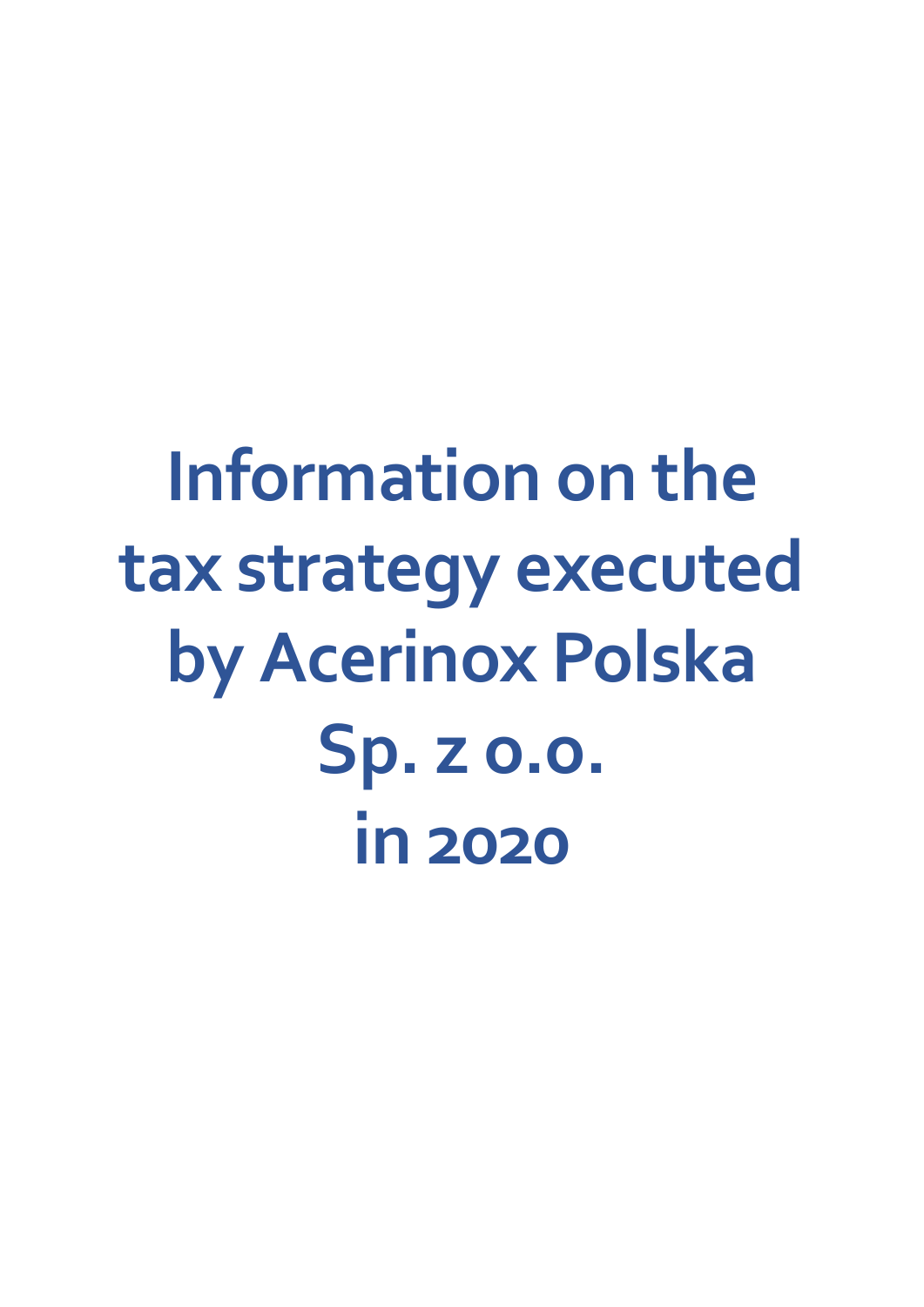# **Table of Contents**

| I.   |                                                                                                                                                                                                                                                                                                 |
|------|-------------------------------------------------------------------------------------------------------------------------------------------------------------------------------------------------------------------------------------------------------------------------------------------------|
|      | This information relates to the tax strategy executed by the Company in the tax year 2020.                                                                                                                                                                                                      |
| П.   |                                                                                                                                                                                                                                                                                                 |
|      | 1.                                                                                                                                                                                                                                                                                              |
|      | 2.                                                                                                                                                                                                                                                                                              |
| Ш.   | Information on the management processes and procedures ensuring the fulfilment<br>of tax obligations and tax compliance implemented by the taxpayer along with the<br>information on the forms of voluntary cooperation with the National Revenue                                               |
|      | Information on the processes and procedures applied by the taxpayer for managing<br>1.<br>the performance of obligations under tax law and ensuring their proper performance 3<br>Organization of the process of fulfilling obligations resulting from the provisions of tax law  3<br>a)<br>b) |
|      | Information on voluntary forms of cooperation with the authorities of the National<br>2.                                                                                                                                                                                                        |
|      | the Republic of Poland, along with information on the number of information provided to<br>the Head of the National Revenue Administration on tax schemes, broken down by taxes to                                                                                                              |
|      |                                                                                                                                                                                                                                                                                                 |
|      | In 2020, the Company fulfilled the tax obligations of the payer (collector) resulting from the                                                                                                                                                                                                  |
|      | 2. Information on the number of information on tax schemes provided to the Head of the                                                                                                                                                                                                          |
|      | V. Information on transactions with related entities or restructuring activities undertaken                                                                                                                                                                                                     |
|      | 1. Information on transactions with related entities within the meaning of Art. 11a (1(4)) the<br>value of which exceeds 5% of the balance sheet total of assets within the meaning of the<br>accounting regulations, determined on the basis of the last approved financial statements         |
|      | 2. Information on restructuring activities planned or undertaken by the taxpayer that may<br>affect the amount of tax liabilities of the taxpayer or related entities within the meaning of                                                                                                     |
| VI.  |                                                                                                                                                                                                                                                                                                 |
| VII. | Information on making tax settlements for the taxpayer in countries applying                                                                                                                                                                                                                    |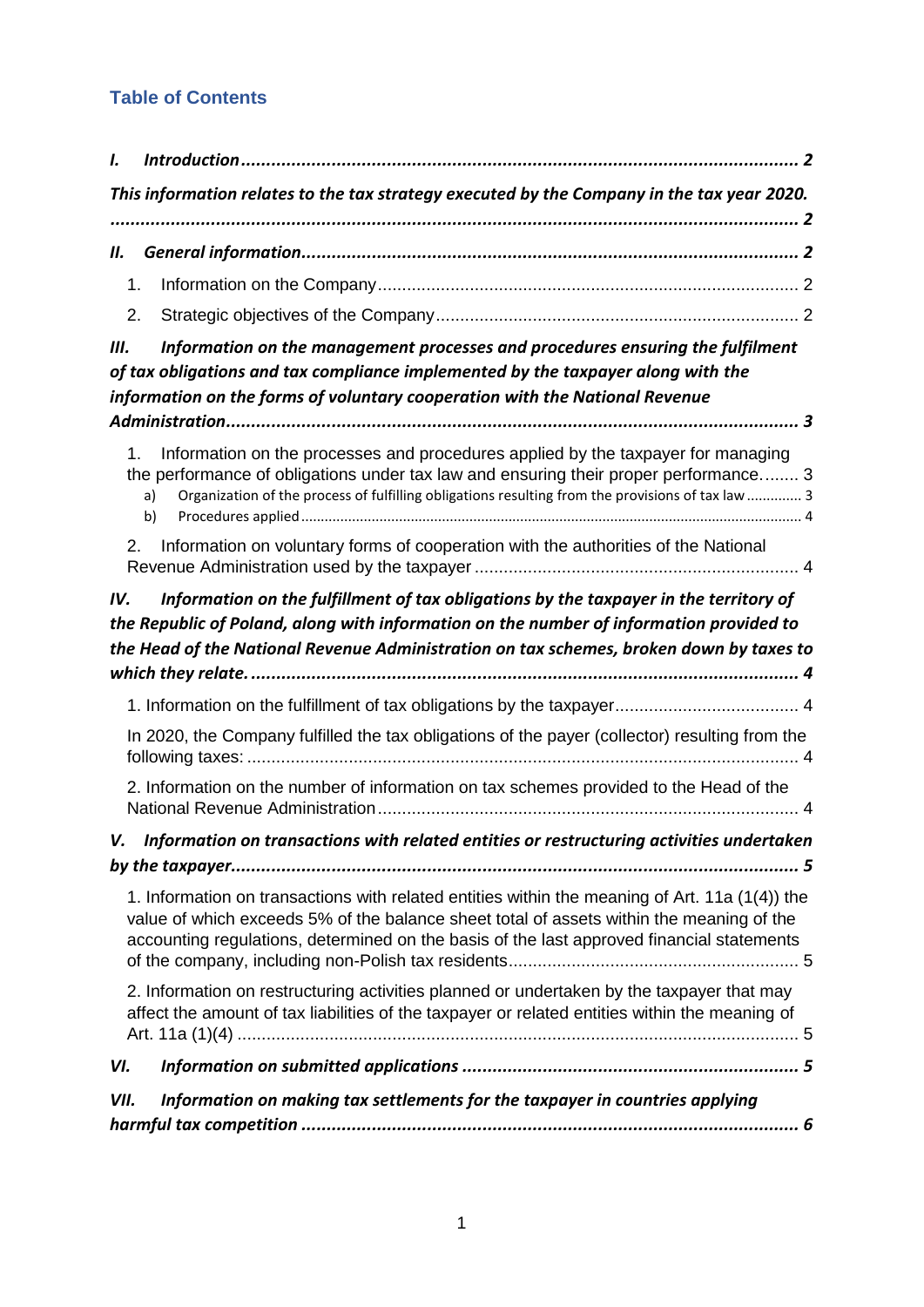# <span id="page-2-0"></span>**I. Introduction**

This report is provided by Acerinox Polska Sp. z o.o. (hereinafter as "Company") to fulfill its obligations under Article 27c of the Act of 15 February 1992 on the Corporate Income Tax (consolidated text: Journal of Laws of 2021, item 1800, as amended).

<span id="page-2-1"></span>This information relates to the tax strategy executed by the Company in the tax year 2020.

## <span id="page-2-2"></span>**II. General information**

#### **1. Information on the Company**

<span id="page-2-3"></span>Acerinox Polska Sp. z o.o. with its registered office in Warsaw (address: ul. Daniszewska 23, 03-230 Warsaw, NIP: 5272309599, REGON: 01634996000000) is entered into the register of entrepreneurs of the National Court Register kept by the District Court for the Capital City of Warsaw, 13th Commercial Division of the National Court Register under the KRS number 0000104713.

Acerinox Polska Sp. z o.o. belongs to Acerinox Group, which is one of the primary international groups in the stainless-steel industry and is regarded as one of the most competitive in such industry. The Group has six manufacturing sites and an extensive commercial network active in the five continents. Acerinox Polska Sp. z o.o.'s shareholder is Acerinox, S.A, a Spanish listed company, traded publicly in the largest Spanish Stock Exchange market, Bolsa de Madrid.

The company operates in the field of sales support for the Acerinox Group on the Polish and Czech markets, occasionally also in Slovakia and Hungary, using its warehouse and service center. According to the Polish Classification of Activity (PKD), the subject of economic activity includes, inter alia, manufacture of metals, manufacture of fabricated metal products, except machinery and equipment, wholesale of metals and metal ores, wholesale of metal products. However, Acerinox Polska does not manufacture; it only does if necessary a finish and cutting activity to better serve the clients.

The main customers of the Company on Polish market are steel distributors and processors, as well as customers operating in such industries as construction, industrial equipment, machine construction, electromechanical and electronic products and the steel industry.

#### **2. Strategic objectives of the Company**

<span id="page-2-4"></span>The company's tax strategy is aimed at ensuring the proper fulfillment of obligations under the tax law. The fulfillment of public law obligations and the necessity to pay the related amounts due to the State Treasury are treated by the Company's authorities as the Company's obligation resulting from its operations in the territory of Poland. The Board and management of the Company ensure effective and adequate control of the organization from the perspective of fulfilling the obligations imposed on the Company by the provisions of the tax law, in particular:

- by exercising due diligence to ensure the correctness of the Company's tax settlements;
- by showing a proactive attitude in terms of indicating values and building the culture of the organization - including in the field of transparency of tax settlements;
- by putting emphasis on the verification of its contractors and business partners; in particular in terms of the place of establishment and business activity;
- by investing in expanding the knowledge of the staff in the field of tax law;
- by making decisions in order to reduce tax risk by minimizing threats from the external and internal environment.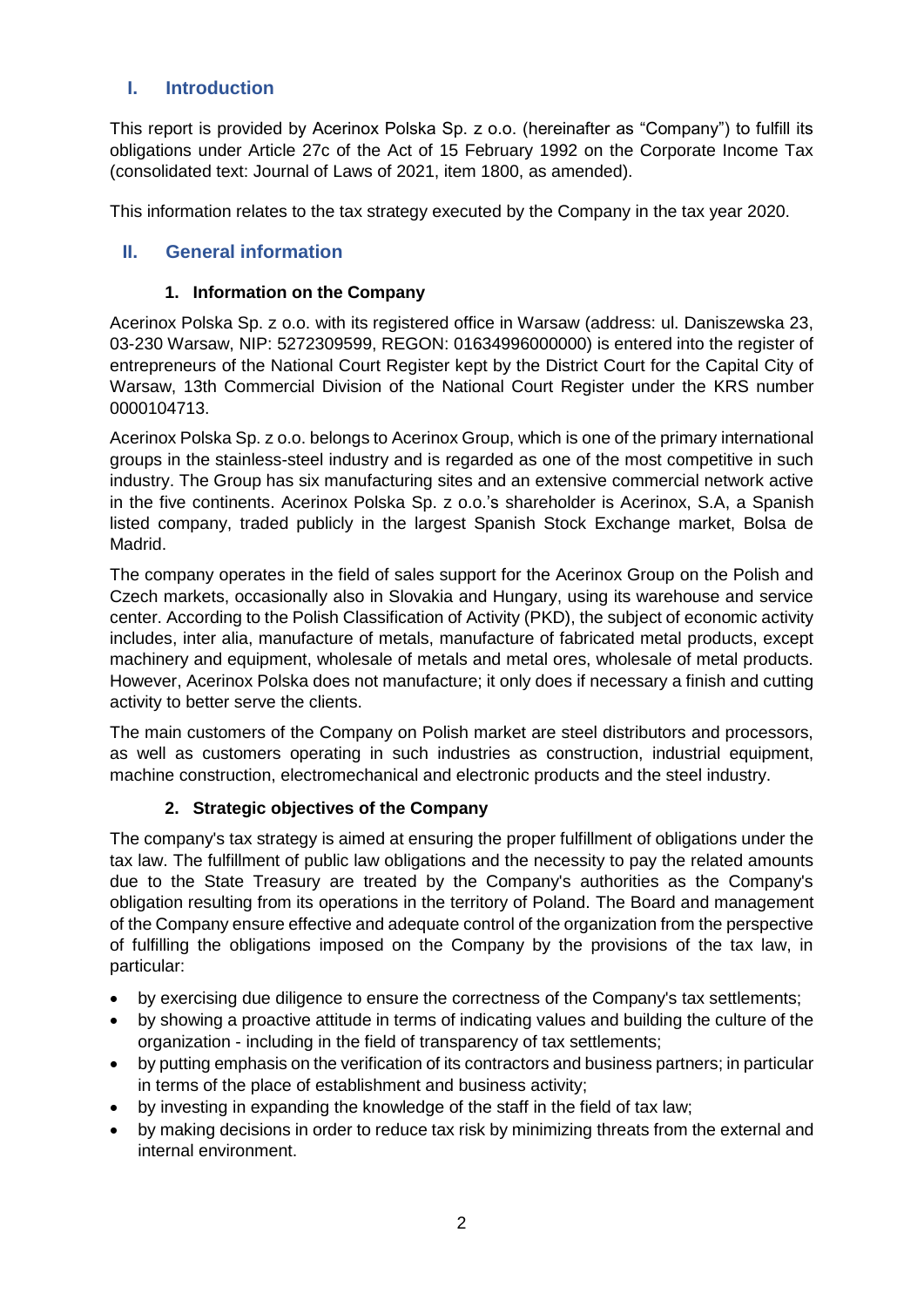- <span id="page-3-1"></span><span id="page-3-0"></span>**III. Information on the management processes and procedures ensuring the fulfilment of tax obligations and tax compliance implemented by the taxpayer along with the information on the forms of voluntary cooperation with the National Revenue Administration** 
	- **1. Information on the processes and procedures applied by the taxpayer for managing the performance of obligations under tax law and ensuring their proper performance.**
	- a) Organization of the process of fulfilling obligations resulting from the provisions of tax law

<span id="page-3-2"></span>The organization of the process of compliance with tax law obligations in the Company is as follows:

- 1) The Management Board of the Company supervises the implementation of the obligations arising from the provisions of the tax law.
- 2) The fulfillment of obligations under the tax law belongs to the Chief Accountant, who takes appropriate steps to clarify doubts related to the legal and tax qualification of individual economic events.

The fulfillment of the obligations of a personal income taxpayer (on account of remuneration paid to employees) is the responsibility of an external payroll provider.

- 3) Tax calculations are made monthly or annually (depending on the tax) by the Chief Accountant on the basis of verified source documents.
- 4) The Chief Accountant prepares, on the basis of the prepared calculation, tax declarations on the appropriate official forms. In case of exceptional transactions it might also be advised and reviewed by an external Tax advisor
- 5) The Chief Accountant is responsible for submitting the tax returns to the competent tax office and for paying the tax within the statutory deadline.

Documents related to the tax calculation and copies of submitted declarations are archived in an orderly manner both in paper and electronic form on the Company's server.

The Company takes all necessary measures to correctly determine and timely pay public law liabilities, i.e.:

- pays monthly income tax advances,
- pays monthly VAT.
- makes payments for the purchase of statutory goods using the split payment mechanism;
- pays real estate tax monthly;
- performs the obligations of the payer in the personal income tax on remuneration paid to employees, also collects and transfers to the tax office advances for income tax on these persons.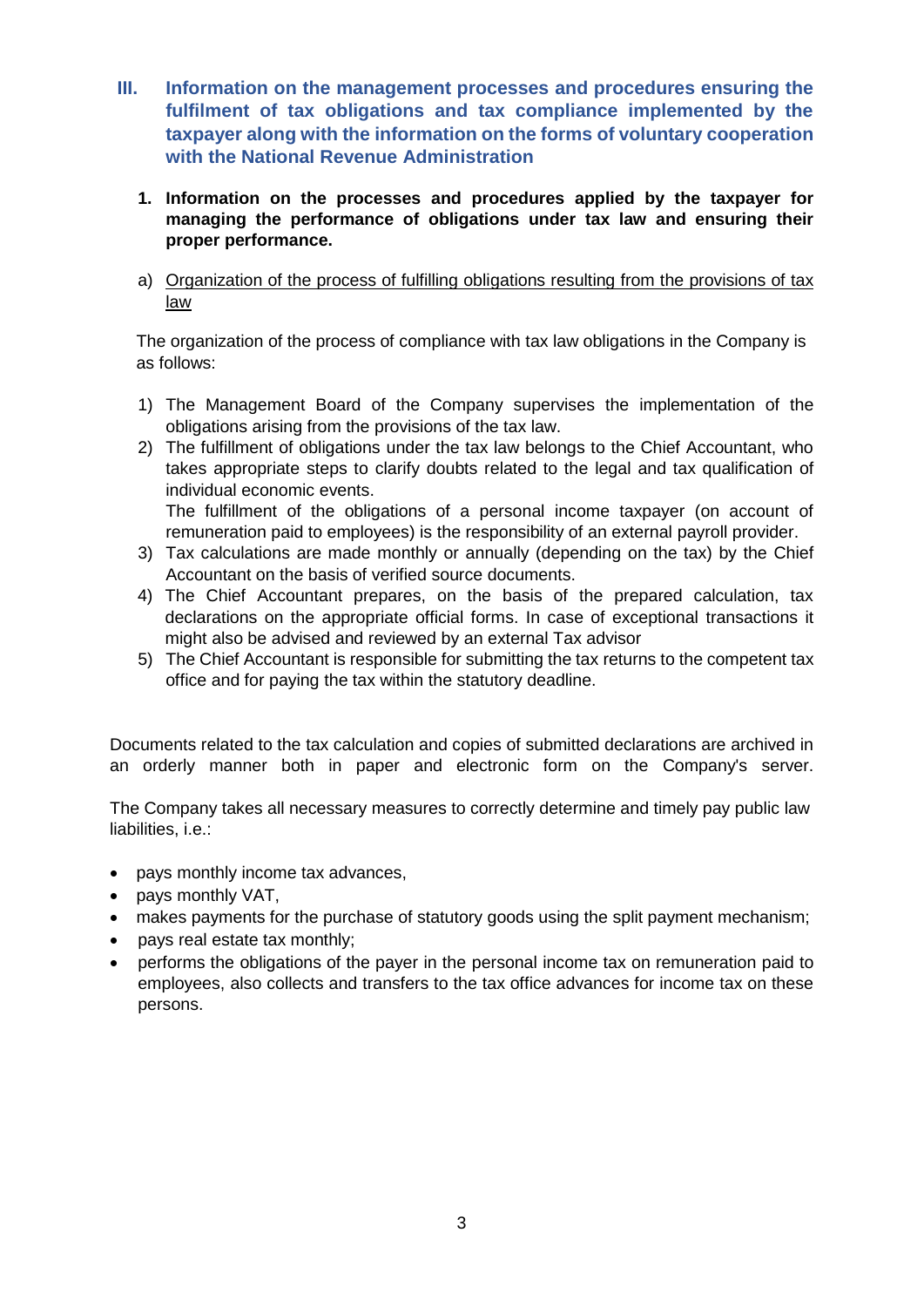#### <span id="page-4-0"></span>b) Procedures applied

The Group which the Company belongs to and the Company, have procedures in place to ensure that the Company correctly fulfills its obligations under the tax law, taking into account the organizational structure of the Company.

#### <span id="page-4-1"></span>**2. Information on voluntary forms of cooperation with the authorities of the National Revenue Administration used by the taxpayer**

In the tax year 2020, the Company did not conclude a cooperation agreement with the Head of the National Tax Administration, referred to in Art. 20s of the Tax Code. or an advance pricing agreement referred to in section III of the Act of October 16, 2019 for the settlement of disputes regarding double taxation and the conclusion of an APA (Journal of Laws, item 2200).

Nevertheless, the Company undertakes all necessary forms of cooperation with tax authorities in order to properly fulfill its obligations under the tax law.

## <span id="page-4-2"></span>**IV. Information on the fulfillment of tax obligations by the taxpayer in the territory of the Republic of Poland, along with information on the number of information provided to the Head of the National Revenue Administration on tax schemes, broken down by taxes to which they relate.**

#### <span id="page-4-3"></span>**1. Information on the fulfillment of tax obligations by the taxpayer**

The company takes the necessary measures to correctly and timely fulfill the obligations arising from the provisions of tax law in the territory of the Republic of Poland, in particular:

- identifies the events that create tax obligations;
- calculates and pays the due tax on time to the account of the competent tax office;
- submits to the tax authorities the relevant declarations, lists, statements, reports and information to be submitted by the provisions of tax law,
- prepares local transfer pricing documentation and comparability analysis,
- monitors transactions from the perspective of the provisions of the Tax Code on tax schemes in order to possibly report the arrangement, which is a tax scheme, to the Head of the National Revenue Administration.

<span id="page-4-4"></span>In 2020, the Company fulfilled the tax obligations of the payer (collector) resulting from the following taxes:

- personal income tax on employee remuneration;
- <span id="page-4-5"></span>Withholding taxes

#### **2. Information on the number of information on tax schemes provided to the Head of the National Revenue Administration**

In the fiscal year 2020, the Company did not identify any arrangements that would have met the tax scheme criterion (MDR), therefore in the above-mentioned period, the Company did not provide information on tax schemes to the Head of the National Tax Administration.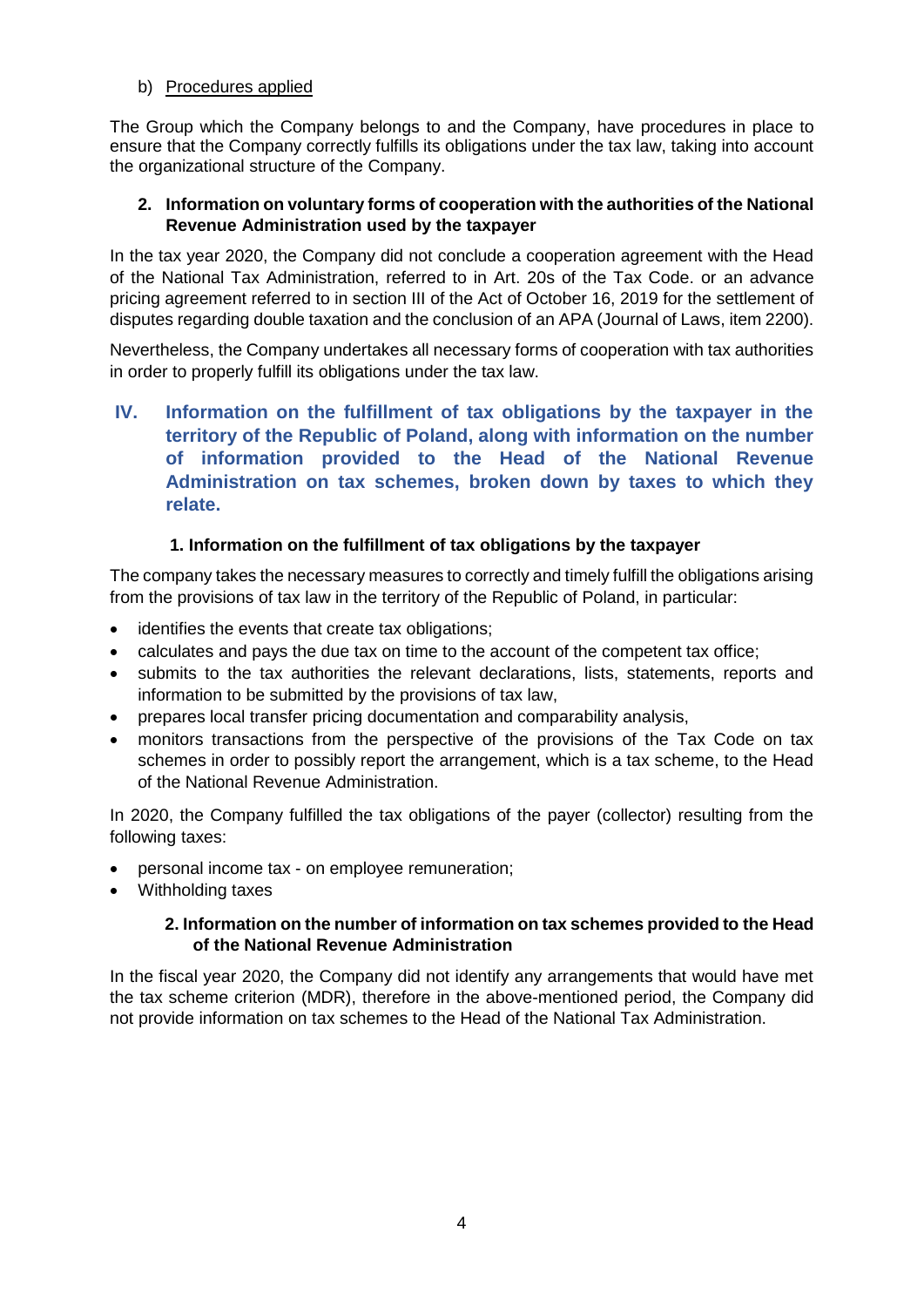### <span id="page-5-0"></span>**V. Information on transactions with related entities or restructuring activities undertaken by the taxpayer**

<span id="page-5-1"></span>**1. Information on transactions with related entities within the meaning of Art. 11a (1(4)) the value of which exceeds 5% of the balance sheet total of assets within the meaning of the accounting regulations, determined on the basis of the last approved financial statements of the company, including non-Polish tax residents**

According to the Company's financial statements for 2020, the balance sheet total of assets amounted to PLN 166,023 thousand.

In 2020, the Company concluded the following transactions with related entities, the value of which exceeds 5% of the balance sheet total of assets:

|                                   |              | Goods           |              | <b>Services</b> |                        |
|-----------------------------------|--------------|-----------------|--------------|-----------------|------------------------|
| Counterparty                      |              | <b>Purchase</b> | <b>Sales</b> | <b>Sales</b>    | Nature of relationship |
| Acerinox Europa,<br>S.A.U.        | Non-resident | 211 382 459,00  |              | 1 315 040,00    | Indirect capital       |
| Columbus<br>Stainless Pty Ltd.    | Non-resident | 135 140 364.00  |              | 222 176,00      | Indirect capital       |
| Roldan, S.A.                      | Non-resident | 22 961 546,00   |              | 8 103,00        | Indirect capital       |
| Inoxidables de<br>Euskadi, S.A.U. | Non-resident | 843 916,00      | 39 065,00    |                 | Indirect capital       |
| Acerinox<br>Deutschland<br>Gmbh   | Non-resident | 811 023,00      |              | 35 896,00       | Indirect capital       |
| Inoxfil, S.A.                     | Non-resident | 310 781,00      |              | 16 200,00       | Indirect capital       |
| Bahru Stainless,<br>Sdn. Bhd.     | Non-resident |                 |              | 462 693,00      | Indirect capital       |
| Total:                            |              | 371 450 090,00  | 39 065,00    | 2 060 108,00    |                        |

#### <span id="page-5-2"></span>**2. Information on restructuring activities planned or undertaken by the taxpayer that may affect the amount of tax liabilities of the taxpayer or related entities within the meaning of Art. 11a (1)(4)**

In the fiscal year 2020, the Company did not plan or undertake any restructuring activities that could affect the amount of tax liabilities of the Company or its related entities, in particular:

- mergers with other companies:
- transformation into another company;
- making a contribution to another company in the form of a company's enterprise or its organized part (including division of the company);
- share exchange.

#### <span id="page-5-3"></span>**VI. Information on submitted applications**

- **1. Applications for a general tax interpretation referred to in Art. 14a (1) of the Tax Ordinance Act.**
- In the fiscal year 2020, the Company did not submit any applications for a general tax interpretation.